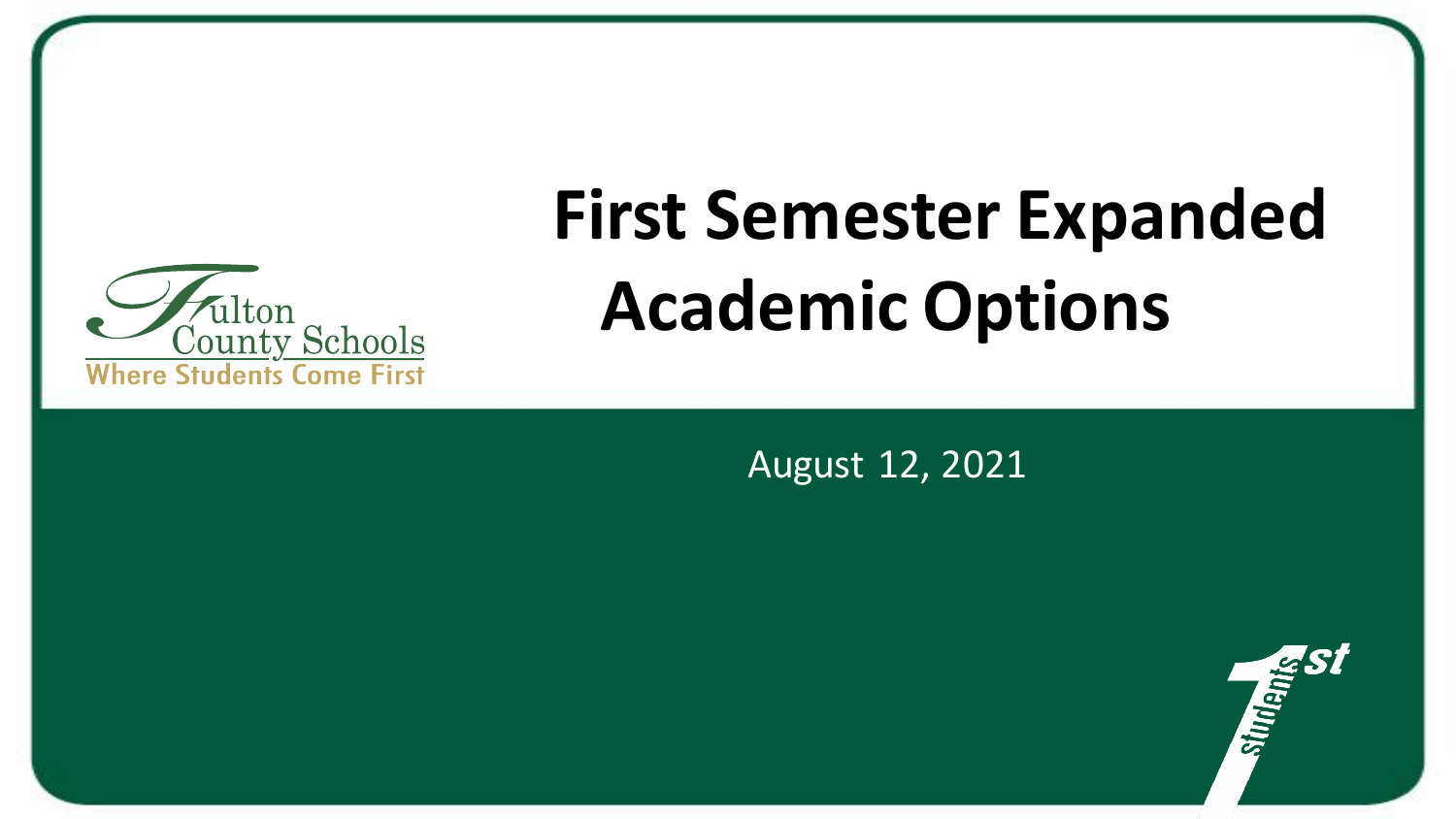

# Decision Priorities

## Safety

FCS will implement layered COVID-19 mitigation strategies to the extent practical based on local data and input from local, state and federal healthcare agencies

### Instruction

FCS will provide high-quality, uninterrupted, faceto-face instruction to the fullest extent possible

# **Choice**

FCS will provide parents with flexible schooling options to the extent possible and practical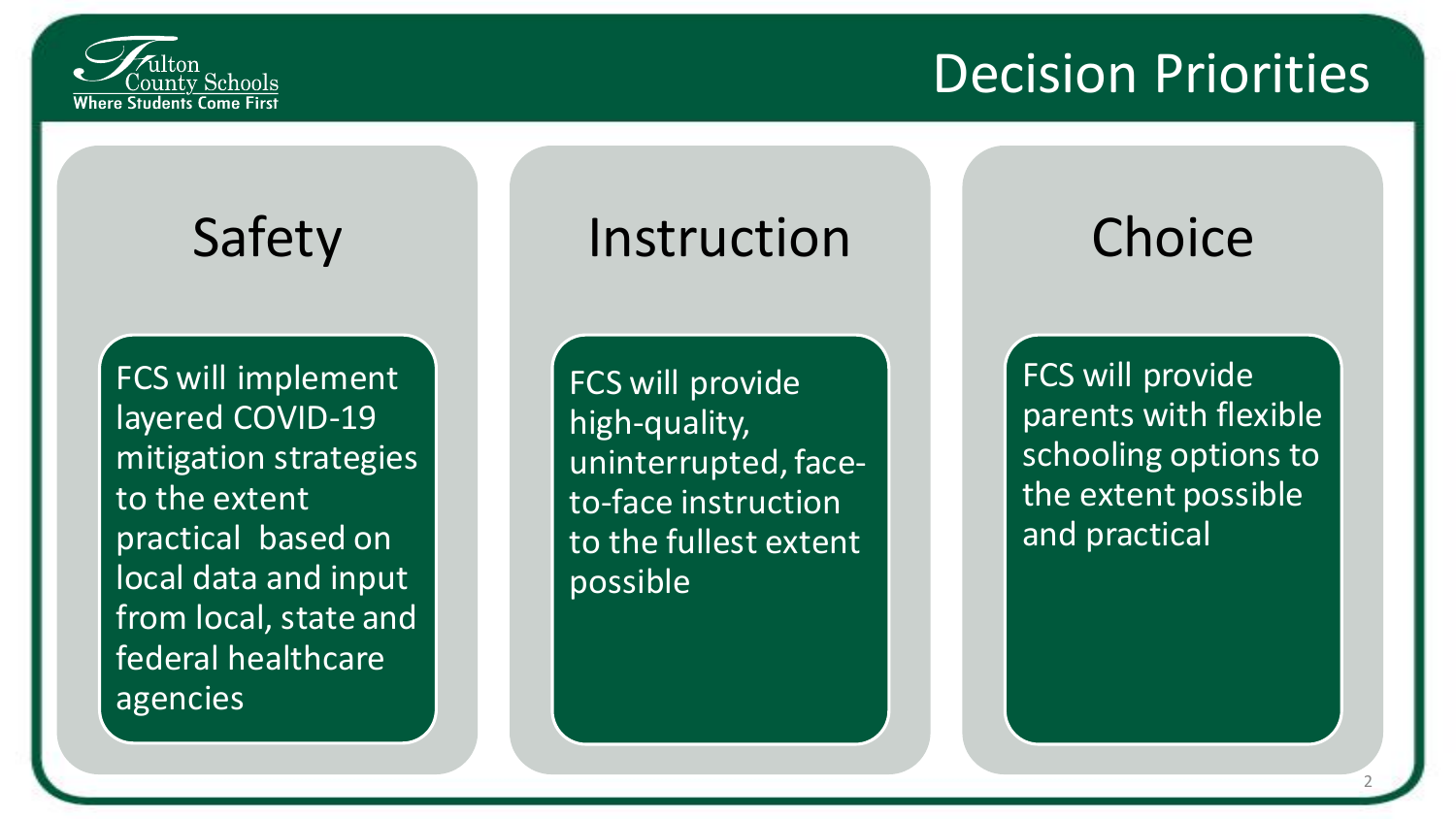

### First-Semester Expanded Academic Options

#### **K-8 Learning Hub at Crabapple Center**

**K-2 Remote Learning Program** 

#### *Contingent on program feasibility*

- Number of parent intent to commit notifications received during the application window (program limited to 500 students).
- 2. District's ability to recruit staff and back-fill established classroom teaching positions as needed.

#### *Contingent on program feasibility*

- 1. Program seat availability (Lottery System limited to 300 students).
- 2. District's ability to recruit staff and back-fill established classroom teaching positions as needed.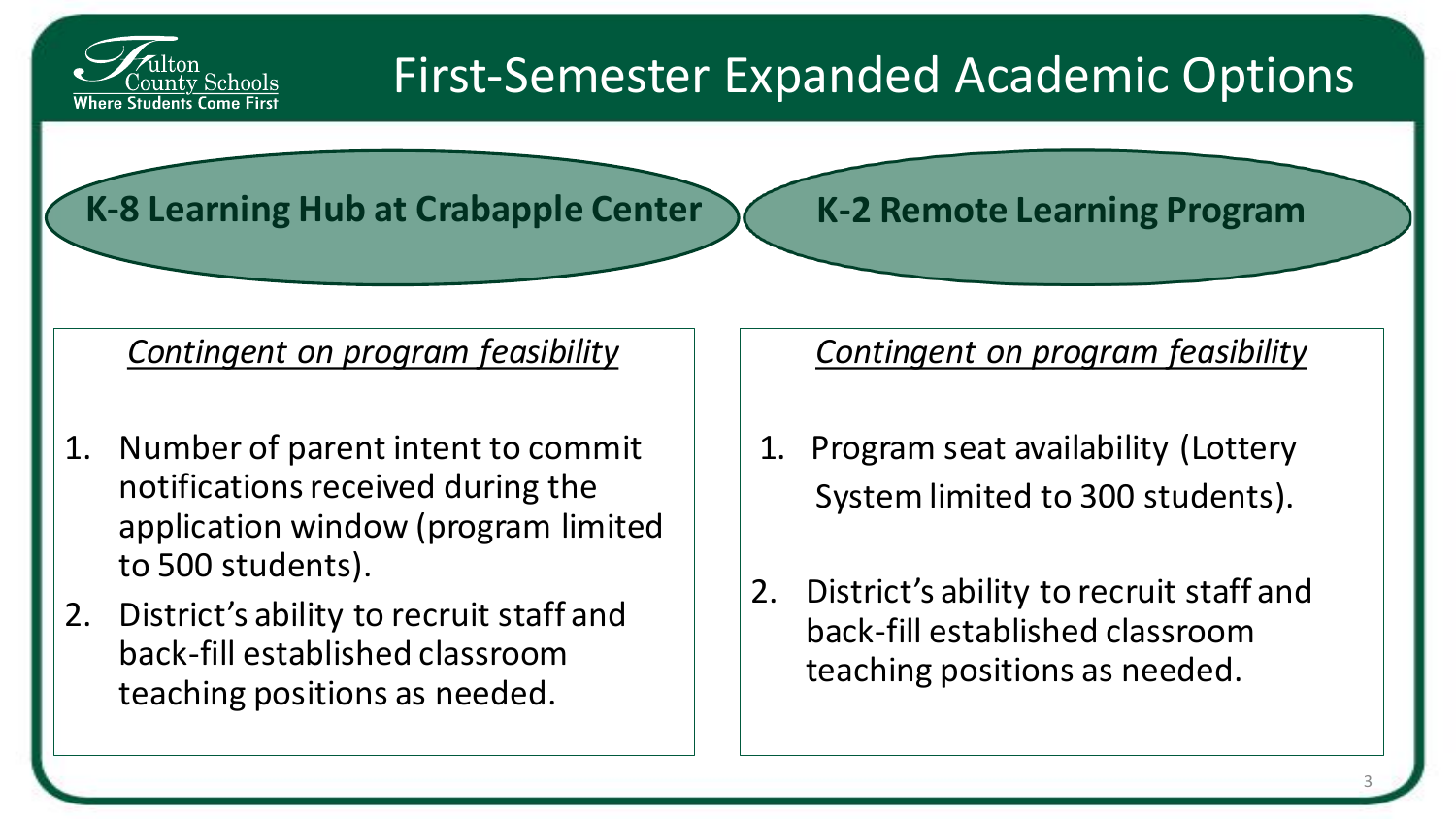

**Location:** The Learning Hub will operate at 10700 Crabapple Rd, Roswell, GA 30075 (This is the recently vacated Crabapple Middle School Campus). All critical building systems are operational, cleaning and building preparations started early this week.

**Eligibility:** All students eligible for enrollment in a district elementary or middle schools may participate.

**Enrollment Status**: Participating students will remain enrolled in their assigned school and classrooms.

**Extra-curricular Activities**: Students may participate in the activities available in their assigned school. However, they will be required to follow the mitigation practices of the school.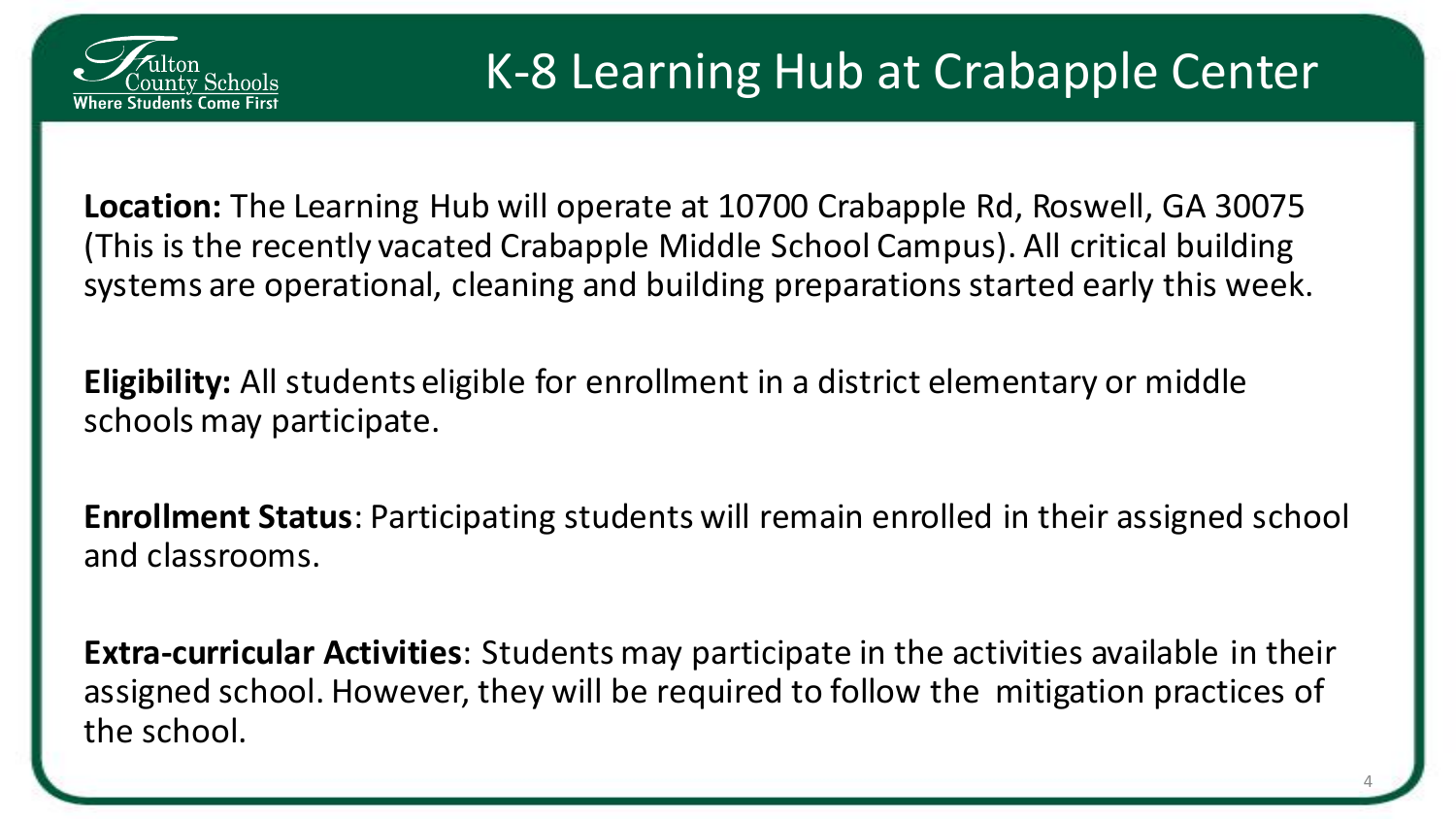

**School Hours:** The official school start and end times will be published on 8/16/2021.

**Transportation:** This will operate as a choice program, and district transportation will not be provided unless required by an IEP.

**Child Nutrition**: Meals will be transported to the center from another district school.

**Program Start Date:** The program is expected to begin operations on Tuesday September 7, 2021.

**Projected Program End Date:** The program is expected to terminate at the end of the first semester for the 2021-2022 school year, but it is subject to extension if conditions warrant.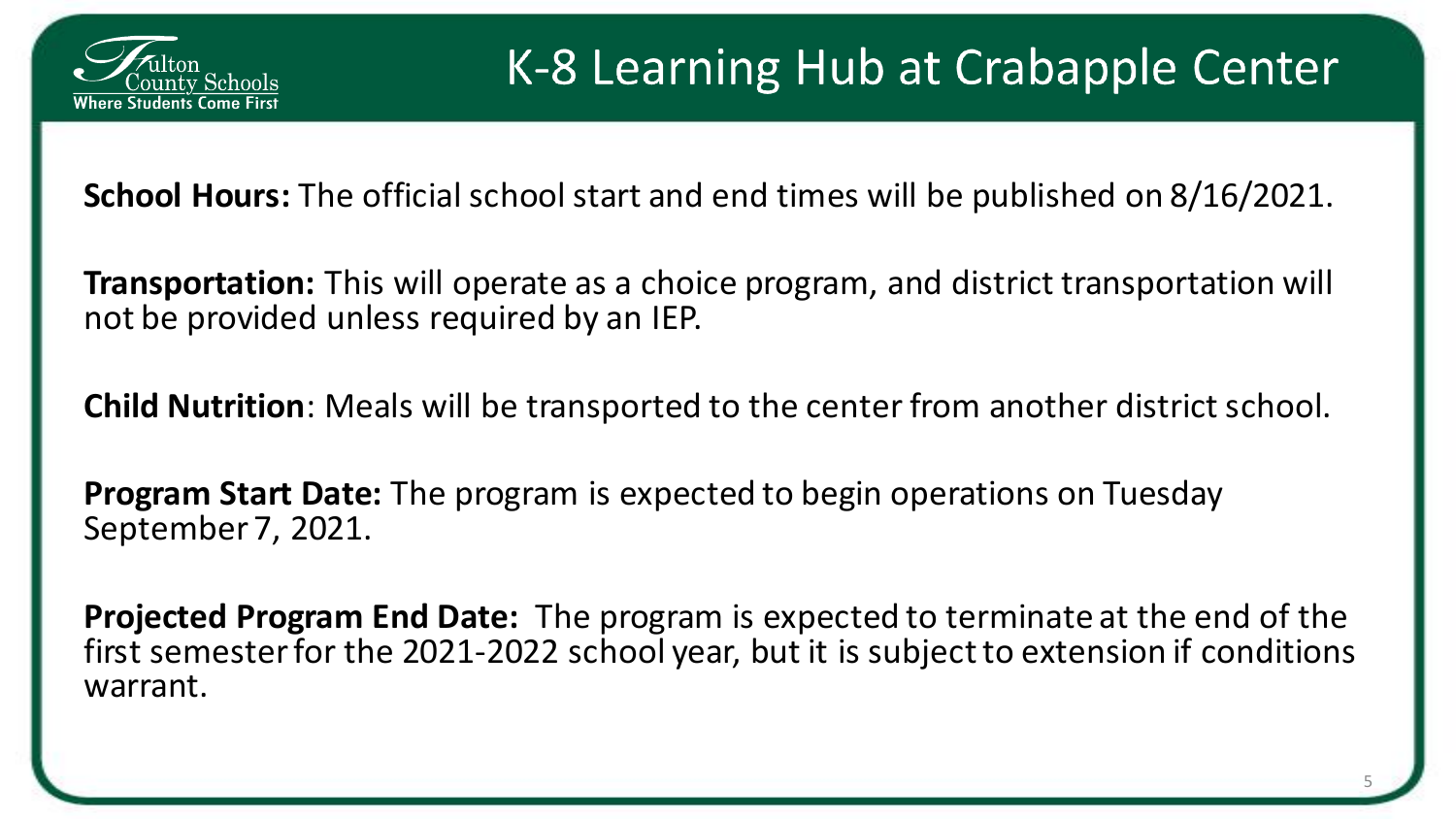

**Instructional Delivery Model**: Students will receive face-to-face instruction in all core classes. Connection classes (health, pe, or world languages) will be augmented through the district's virtual program.

**COVID-19 Mitigation:** Masks will remain optional for staff. Student masks will remain optional per parental agreement, unless otherwise mandated by a higher government authority. All other district mitigation strategies will remain in effect. This includes the state requirement to quarantine if an individual tests positive for COVID-19.

**Intent to Participate Commitment Notices:** Additional information and intent forms will be made available on the district's website beginning August 13, 2021, and ending August 2O, 2021.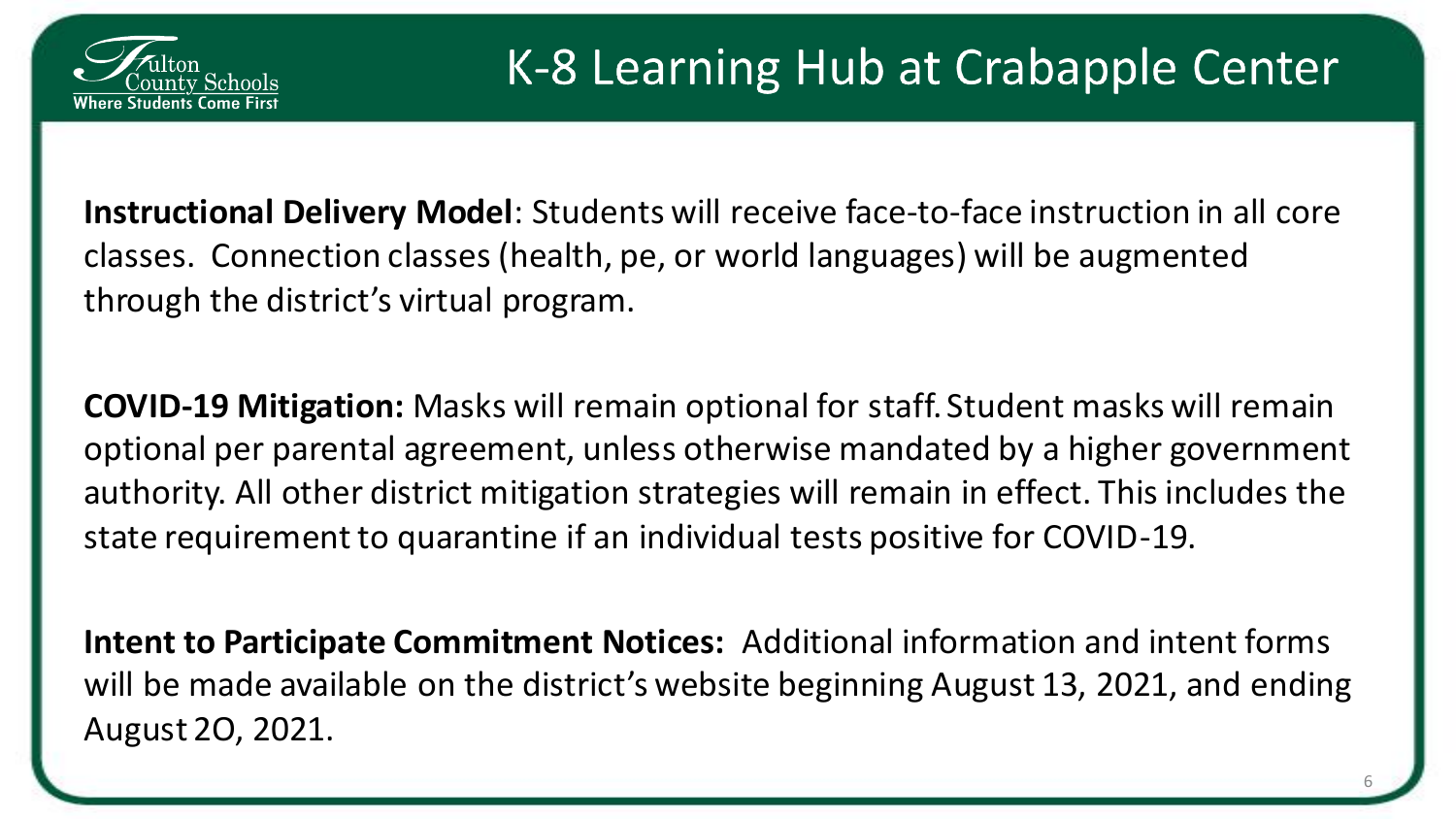

### **Program Overview**

- **How many spots will be available?** 
	- 300 total spots
	- Lottery-based admissions (Aug 13-Aug 20)
	- Program opens on September 7, 2021
- **How long will my child remain in the program?** 
	- One semester commitment
	- Student remains enrolled at home school
- **How are the students taught?**
	- Fully virtual program
	- FCS devices provided
- **Which courses will be taught?**
	- Four core subjects only
		- ❑ Math
		- $\Box$  FIA
		- ❑ Science
		- ❑ Social Studies

#### • **Who teaches the students?**

- 15 Selected FCS teachers
- Families need to provide adult supervision during instruction

7

• Not affiliated with FAVE

*FCS believes that face-to-face instruction is the most appropriate learning environment for early learners.*